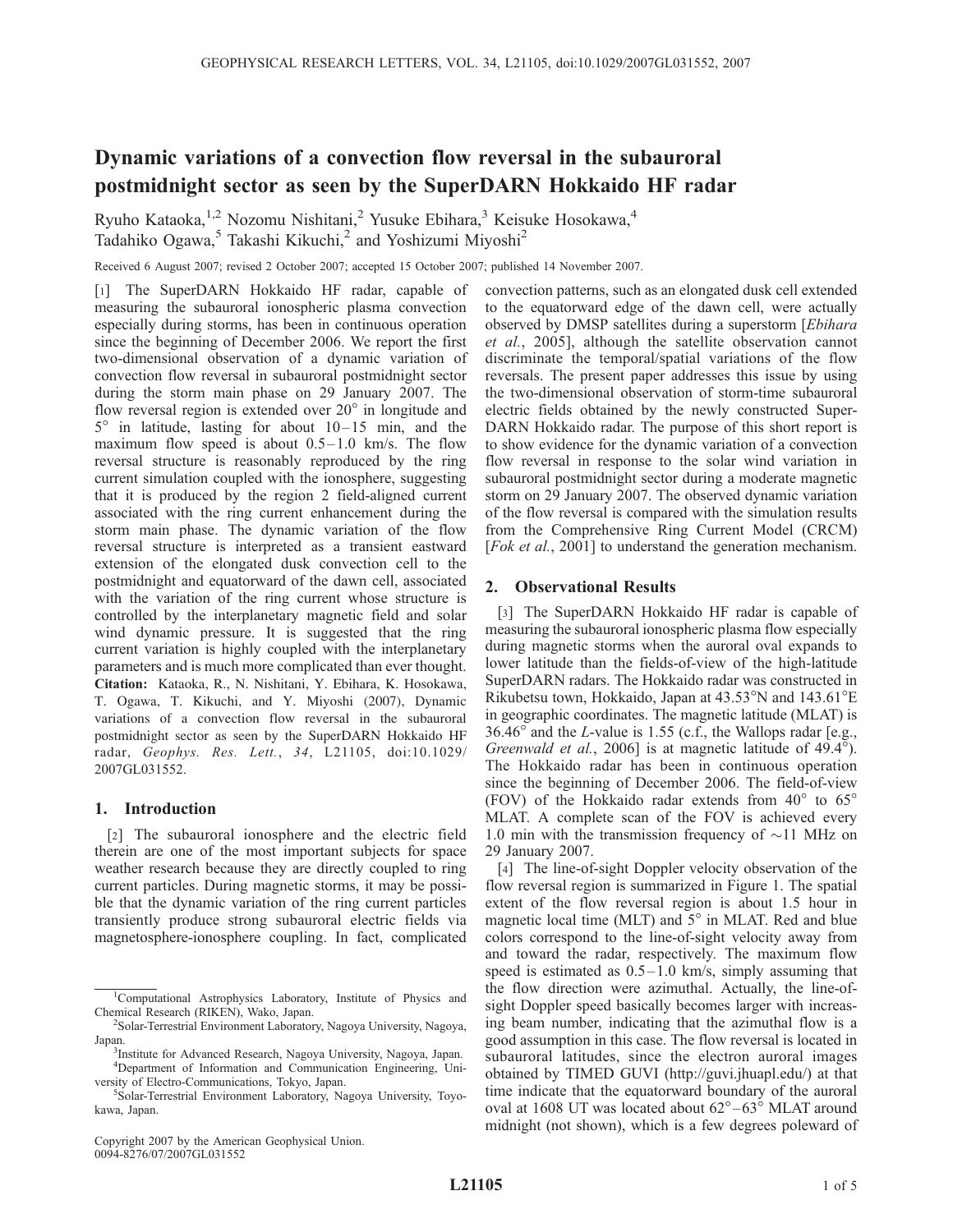

Figure 1. Line-of-sight Doppler velocity maps of the convection flow reversal in subauroral latitudes, color coded by warm (away from the radar) and cold (toward the radar) colors: from left to right of the field-of-view, the beam number increases from 0 to 15. The magnetic latitude and longitude are given in the Altitude Adjusted Corrected Geomagnetic Coordinate (AACGM) system.

the flow reversal. The flow reversal is a transient phenomenon showing a dynamic variation particularly in the eastwest direction as shown in Figure 1: The flow reversal started to develop from westward edge of the FOV  $(55^{\circ} 60^{\circ}$  MLAT, 2.0 MLT) at 1601 UT, a beautiful flow reversal expands in longitude at 1603 UT, and the flow reversal started to fade out from eastward edge of the FOV  $(55^{\circ} -$ 60 MLAT, 2.5 MLT) at 1608 UT.

[5] The solar wind parameters were monitored by the Geotail satellite just upstream of the nominal bow shock in the vicinity of the subsolar point;  $(x, y, z) = (19.46, -0.07,$ -5.28) Re in GSE coordinate system at 1600 UT. The average time delay from Geotail to the inner magnetosphere for the three hour time interval is estimated to be about three min from the good correlation between the solar wind dynamic pressure at Geotail (Figure 2c) and the magnetic field Hp component (essentially parallel to Earth's rotation axis) at GOES 12 (Figure 2d) located at prenoon geosynchronous orbit;  $(x, y, z) = (5.96, -1.49, 2.43)$  Re in GSE coordinate system at 1600 UT. Since the GOES 12 is in the dayside magnetosphere, the increase and decrease of the Hp component indicate the compression and expansion of the magnetosphere, respectively. The solar wind speed is stable at about 600 km/s (not shown). The whole three hour time interval is a part of typical corotating interaction region with a strong interplanetary magnetic field (IMF) of up to 20 nT. The IMF  $B<sub>x</sub>$  component (not shown) is rather stable at about  $-10$  nT, compared to the other two components shown in Figures 2a and 2b. The effect of southward  $B_Z$ starting at  $\sim$ 1600 UT (Figure 2b) appeared in the magnetosphere/ionosphere almost simultaneously as indicated by the enhancement of the PCN index (Figure 2f). Before the flow reversal event, the storm main phase started at  $\sim$ 1400 UT, and a substorm was in the recovery phase after  $\sim$ 1500 UT (Figure 2g). The Kp index during the three hour time interval was 5+.

[6] Figure 2h shows the line-of-sight Doppler velocity along the beam 5 for the time interval  $1500 - 1630$  UT. It is apparent that the flow reversal is found not only for the time interval  $1600 - 1610$  UT but also for the time interval  $1540 -$ 1550 UT. As indicated by vertical dotted lines in Figure 2, the appearance of the flow reversals corresponds to the expansion of the magnetosphere (Figures 2d and 2e) due to the decrease of solar wind dynamic pressure (Figure 2c). The associated IMF variation would be positive  $B_y$ enhancement (Figure 2a) for the first flow reversal event, and negative  $B<sub>Z</sub>$  enhancement (Figure 2b) for the second flow reversal event.

[7] The NOAA POES-18 satellite crossed over the first flow reversal event at 1535–1537 UT. The ring current ions of 30 – 80 keV from the MEPED instrument and downward energy flux of auroral electrons of <20 keV from the TED instrument [Evans and Greer, 2000] are shown in Figures 3a and 3b, respectively. A value of 1  $erg/cm<sup>2</sup>$  s of the downward energy flux is referred to as a rough threshold of visible aurora [Yahnin et al., 1997]. From Figure 3b, the equatorward boundary of the auroral oval is located at about  $60^\circ$  MLAT and 1.8 MLT, at 1535–1536 UT, indicating that the flow reversal occurred in the subauroral region, consistent with the TIMED GUVI observation. The inner boundary of the ring current particles is located at about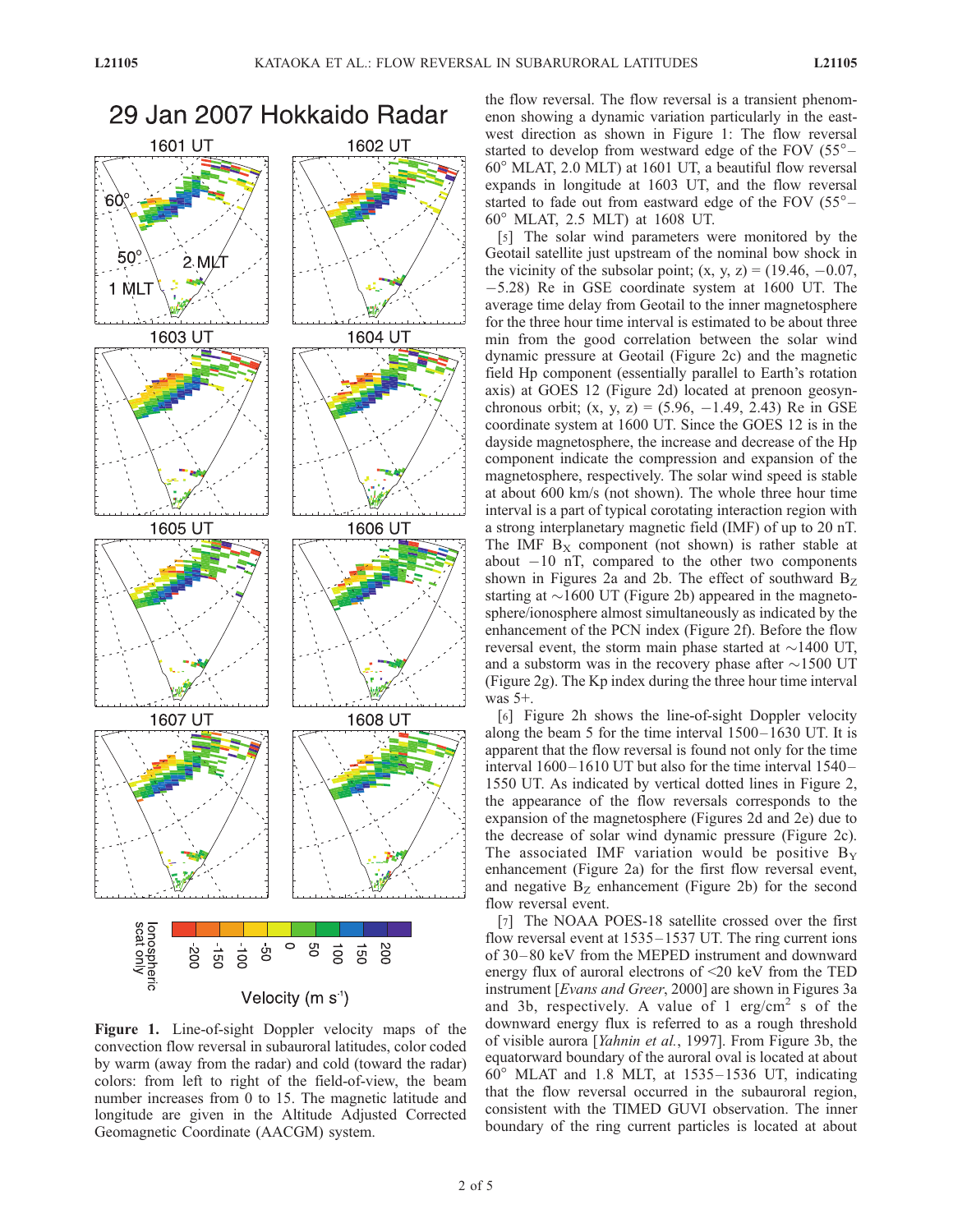

55 MLAT as shown in Figure 3a, implying that the flow reversal is overlapped with the ring current region.

### 3. Simulation Results

[8] In order to understand the generation mechanism of the flow reversal, we compare the observation results with the simulation results obtained from the CRCM [Fok et al., 2001]. The high-latitude boundary of the CRCM convection pattern is given by the Weimer model [Weimer, 2005] as functions of IMF  $B<sub>Y</sub>$  and  $B<sub>Z</sub>$ , solar wind speed and density. The line-of-sight Doppler velocity along the beam 5 is obtained from the simulation as shown in Figure 2i. As a result, the flow reversal region appeared at  $\sim$ 1600 UT from  $50^{\circ}$  to  $60^{\circ}$  MLAT. Although the latitude of simulated reversal is a few degrees lower than observation of the second flow reversal event, the simulated flow speed is comparable to the observation, and the transient time scale of 10 – 15 min shows a nice agreement with the observation. In this simulation, the flow reversal is produced due to the increase of the ring current and the associated region 2 fieldaligned current (R2FAC) flowing out of the postmidnight ionosphere, corresponding to the enhancement of the cross polar cap potential (CPCP) by the negative IMF  $B_Z$ . The relationship with the ring current is consistent with the observation by NOAA/POES as shown in Figure 3a.

## 4. Discussion

[9] The first flow reversal event does not appear in the simulation, implying that some different mechanism from the IMF effect is working for producing the first event. As a possibility, the temporarily expanding state of the magnetosphere may be associated with the appearance of the first flow reversal. The CRCM does not include the effect of the time-varying magnetic field strength in the inner magnetosphere, although the GOES 12 observation shows about 10% decrease of the total magnetic field at that time (Figure 2d). More sophisticated coupling codes of the global magnetohydrodynamic simulation and the ring current simulation incorporating the self-consistent background magnetic field are needed to reveal details of the mechanism of the inner magnetospheric response to the solar wind variations.

[10] There is a possibility that we are looking at the same phenomenon as reported by Oksavik et al. [2006], in which so-called subauroral ion drift (SAID) [e.g., Karlsson et al., 1998; Anderson et al., 2001] extended toward postmidnight sector. Also, *Baker et al.* [2007] showed a similar structure of tongue-like dusk convection cell extended equatorward of the nightside dawn cell. Based on an output from the CRCM simulation that shows how the pressure gradient

Figure 2. Summary plot for the time interval  $1500 - 1630$  UT during the storm main phase on 29 January 2007: (a) and (b) GSM Y and Z component of the IMF at Geotail, (c) solar wind dynamic pressure at Geotail, (d) magnetic field perpendicular to the GOES 12 orbital plane, (e) SYMH  $index, (f) PCN index, (g) real-time AL index, (h) observed line$ of-sight Doppler velocity along the beam 5, and (i) simulated line-of-sight velocity along the beam 5.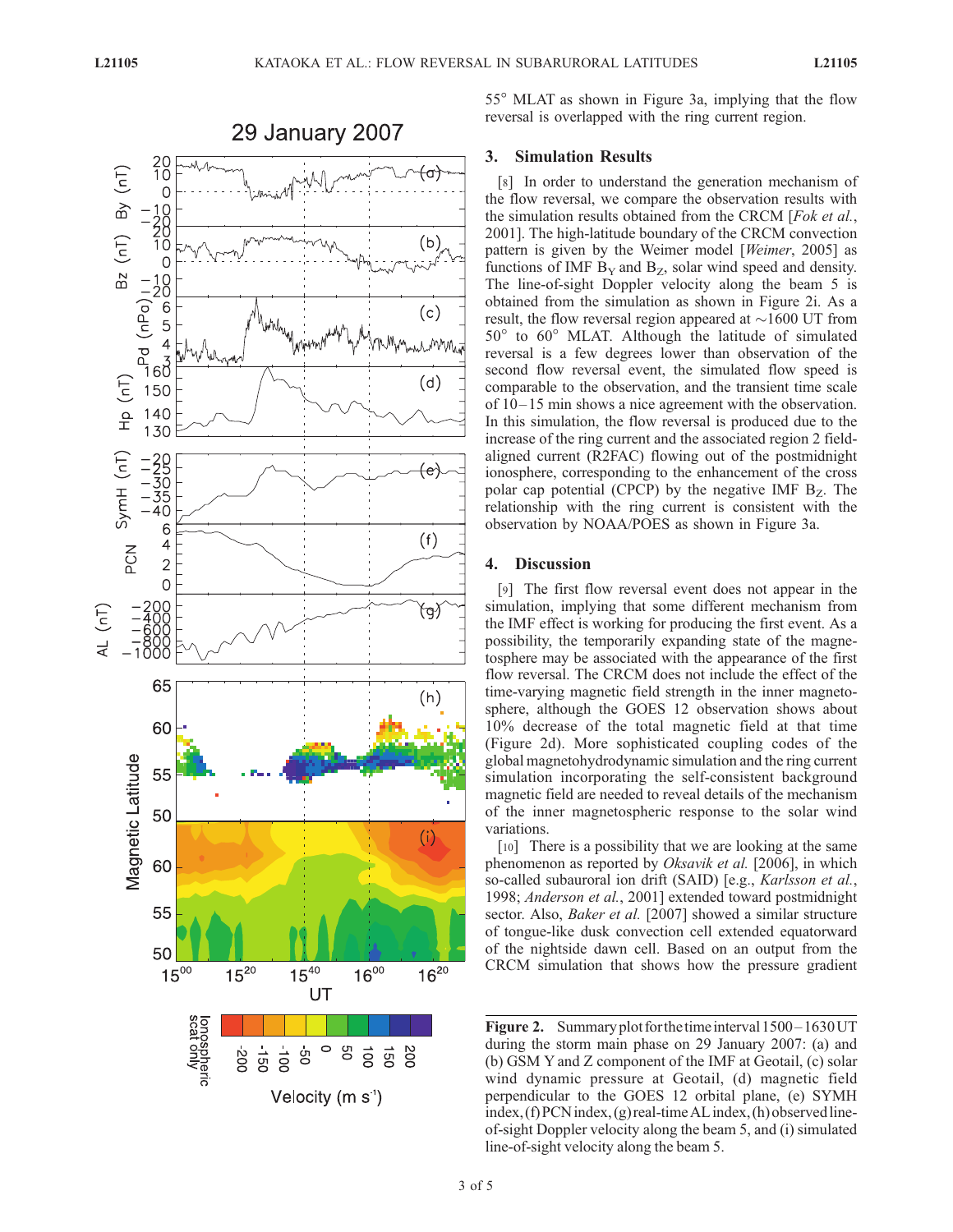induced field-aligned currents relate to the ionospheric flow patterns, Figure 4 shows a cartoon explaining the flow reversal structure during storms. The westward drift at the equatorward side of the flow reversal is interpreted as a part of the elongated dusk cell that expanded through midnight. The elongated dusk cell is driven by the R2FAC flowing out of the low conductivity ionosphere. The R2FAC is generated from the divergence of the ring current flowing azimuthally in the high-pressure region. As shown in Figure 1, the dynamic evolution of the flow reversal expands from west and retreats from east to west, consistent with the appearance and disappearance of the eastern edge of the elongated dusk cell into and out of the FOV, respectively. Thus, the results may imply that the evolution of the flow reversal responds directly to the inner magnetospheric plasma pressure, although it needs further study before such conclusion because there are other mechanisms at work in this local time/latitude sector leading to westward flow channels. In fact, similar flow reversals have been seen at the Millstone Hill IS rader and reported and alternate driving mechanisms discussed by *Huang et al.* [2001].

[11] In the above discussion, we implicitly assumed the appearance and subsequent disappearance of the backscattering irregularities was due to the formation and subsequent relaxation of an enhanced convection electric field. This is just for discussing in the simplest way, based on the idea that the strong electric field and the density gradient near the edge of the subauroral trough may be effective in producing the field-aligned irregularities (FAIs). The production of FAIs in the subauroral region is an interesting and important topic [e.g., Greenwald et al., 2006], although detailed discussion on the FAI production itself is beyond the scope of this paper.

[12] The above results obtained in this paper suggest that the self-consistent current system including R2FAC produced by ring current particle dynamics coupled with the ionosphere is important to understand the electric fields in the subauroral region and the inner magnetosphere, especially during magnetic storms. Also, this paper demonstrates how the midlatitude SuperDARN HF radar works



Figure 3. NOAA-POES 18 observations crossing over the flow reversal region: (a) trapped ions of 30-80 keV and (b) downward electron energy flux of <20 keV. The dashed line in the bottom panel shows the empirical reference value for the visible aurora.



Figure 4. Illustration of the magnetosphere-ionosphere current system showing a possible generation mechanism of SAID and the flow reversal structure.

as a ''Storm Radar'' to see how the normal two-cell convection pattern is significantly modified and dynamically changing in response to the solar wind variation during storms. Such a dynamic variation of the subauroral convection pattern is never captured by satellite observation, and it reminds us of the advantage and importance of the groundbased instruments.

[13] **Acknowledgments.** The work by RK was supported by a research fellowship of the Japan Society for the Promotion of Science for Young Scientists and a research fellowship of Special Postdoctoral Research Program at RIKEN. The SYMH and AL indices were provided from Kyoto University, and the PCN index was provided from Danish Meteorological Institute. The POES and GOES data were provided from NOAA. Geotail MAG data were provided by T. Nagai and Geotail LEP data were provided by Y. Saito and T. Mukai through ISAS/JAXA.

#### References

- Anderson, P. C., D. L. Carpenter, K. Tsuruda, T. Mukai, and F. J. Rich (2001), Multisatellite observations of rapid subauroral ion drifts (SAID), J. Geophys. Res., 106, 29,585 – 29,599.
- Baker, J. B. H., R. A. Greenwald, J. M. Ruohoniemi, K. Oksavik, J. W. Gjerloev, L. J. Paxton, and M. R. Hairston (2007), Observations of ionospheric convection from the Wallops SuperDARN radar at middle latitudes, J. Geophys. Res., 112, A01303, doi:10.1029/2006JA011982.
- Ebihara, Y., M.-C. Fok, S. Sazykin, M. F. Thomsen, M. R. Hairston, D. S. Evans, F. J. Rich, and M. Ejiri (2005), Ring current and the magnetosphereionosphere coupling during the superstorm of 20 November 2003, J. Geophys. Res., 110, A09S22, doi:10.1029/2004JA010924.
- Evans, D. S., and M. S. Greer (2000), Polar orbiting environmental satellite space environment monitor: 2, Instrument description and archive data documentation, NOAA Tech. Memo. OAR SEC-93, Natl. Oceanic and Atmos. Admin., Boulder, Colo.
- Fok, M.-C., R. A. Wolf, R. W. Spiro, and T. E. Moore (2001), Comprehensive computational model of Earth's ring current, *J. Geophys. Res.*,  $106, 8417 - 8424.$
- Greenwald, R. A., K. Oksavik, P. J. Erickson, F. D. Lind, J. M. Ruohoniemi, J. B. H. Baker, and J. W. Gjerloev (2006), Identification of the temperature gradient instability as the source of decameter-scale ionospheric irregularities on plasmapause field lines, Geophys. Res. Lett., 33, L18105, doi:10.1029/2006GL026581.